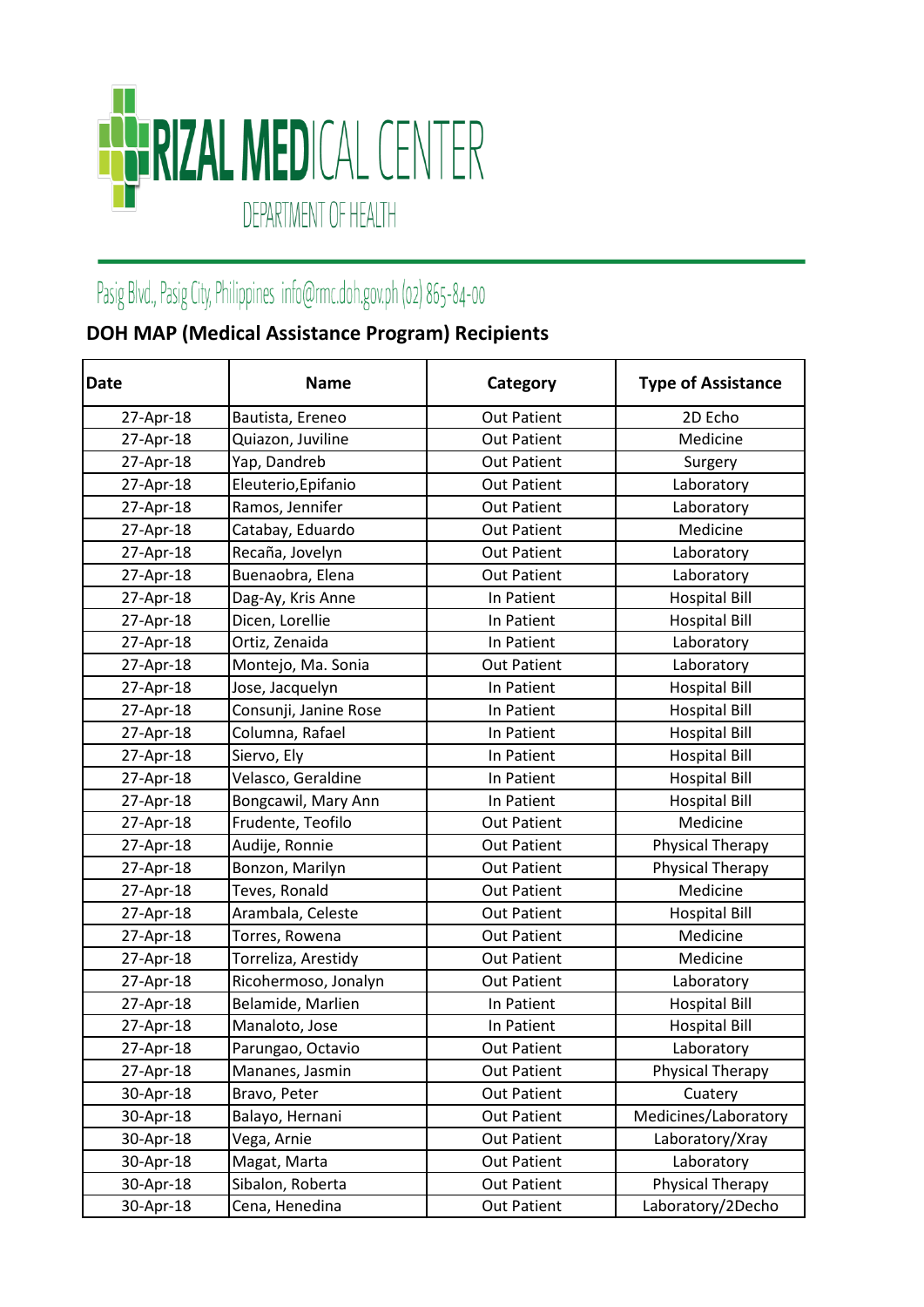| 30-Apr-18 | Nual, Marjorie             | In Patient         | <b>Hospital Bill</b>   |
|-----------|----------------------------|--------------------|------------------------|
| 30-Apr-18 | Alipongan, Chris Daniell   | ER                 | <b>Hospital Bill</b>   |
| 30-Apr-18 | Tagud, Gabriella           | ER                 | <b>Hospital Bill</b>   |
| 30-Apr-18 | Mercado, Hidelisa          | ER                 | <b>Hospital Bill</b>   |
| 30-Apr-18 | Franco, Faye Shaina        | <b>Out Patient</b> | Laboratory             |
| 30-Apr-18 | Robles, Raquel             | <b>Out Patient</b> | Laboratory             |
| 30-Apr-18 | Banaag, Rexon              | <b>Out Patient</b> | Medicines              |
| 30-Apr-18 | Foronda, Roselyn           | <b>Out Patient</b> | Laboratory             |
| 30-Apr-18 | Santos, Mary ann           | <b>Out Patient</b> | Chemotheraphy          |
| 30-Apr-18 | Fernandez, Lilia           | <b>Out Patient</b> | Laboratory/Xray        |
| 30-Apr-18 | Fuentes, Raymond           | In Patient         | <b>Hospital Bill</b>   |
| 30-Apr-18 | Arnaiz, Ryllann            | In Patient         | <b>Hospital Bill</b>   |
| 30-Apr-18 | Evangelista, Virginia      | <b>Out Patient</b> | Medicines              |
| 30-Apr-18 | Puno, Ligaya               | <b>Out Patient</b> | Chemotheraphy          |
| 30-Apr-18 | De Luna, Leslie            | In Patient         | <b>Hospital Bill</b>   |
| 30-Apr-18 | Magaoay, Elisa             | In Patient         | <b>Hospital Bill</b>   |
| 30-Apr-18 | Tagleong, Rolly            | In Patient         | <b>Hospital Bill</b>   |
| 30-Apr-18 | Fuentes, Ruben             | In Patient         | <b>Hospital Bill</b>   |
| 30-Apr-18 | Aguirre, Audi              | In Patient         | <b>Hospital Bill</b>   |
| 30-Apr-18 | Bayon-on, Liam Skyler      | In Patient         | <b>Hospital Bill</b>   |
| 30-Apr-18 | Corpus, Maria Lurleen      | In Patient         | <b>Hospital Bill</b>   |
| 30-Apr-18 | Yap, Jerrick               | In Patient         | <b>Hospital Bill</b>   |
| 30-Apr-18 | Mallari, Luzminda          | <b>Out Patient</b> | Laboratory/Xray/2DEcho |
| 30-Apr-18 | Cusi, Rosario              | <b>Out Patient</b> | Laboratory             |
| 30-Apr-18 | Ramos, Angelita            | <b>Out Patient</b> | Laboratory/Medicines   |
| 30-Apr-18 | Inocencio, Alfonso         | In Patient         | <b>Hospital Bill</b>   |
| 30-Apr-18 | Abanes, Emma               | <b>Out Patient</b> | 2D Echo                |
| 30-Apr-18 | Noquera, Juliet            | In Patient         | <b>Hospital Bill</b>   |
| 30-Apr-18 | Bayola, Bernadette         | In Patient         | <b>Hospital Bill</b>   |
| 30-Apr-18 | Mari, Shanaia              | In Patient         | <b>Hospital Bill</b>   |
| 30-Apr-18 | Figueroa, Ernesto          | In Patient         | <b>Hospital Bill</b>   |
| 30-Apr-18 | Calangi, Renz              | In Patient         | <b>Hospital Bill</b>   |
| 30-Apr-18 | Doble, Maria Czarria       | <b>Out Patient</b> | Laboratory             |
| 30-Apr-18 | Bautista, Ogie             | <b>Out Patient</b> | Laboratory             |
| 30-Apr-18 | Victoriano, Ruby           | In Patient         | <b>Hospital Bill</b>   |
| 30-Apr-18 | Obmerga, Mario             | <b>Out Patient</b> | Medicines              |
| 30-Apr-18 | Gatmaitan, Romeo           | <b>Out Patient</b> | Medicines              |
| 30-Apr-18 | Rejano, Romer Rio          | In Patient         | <b>Hospital Bill</b>   |
| 30-Apr-18 | Cariño, Sid                | <b>Out Patient</b> | Laboratory             |
| 30-Apr-18 | Dalida, Maureen            | In Patient         | <b>Hospital Bill</b>   |
| 30-Apr-18 | Navarrete, Danilo          | In Patient         | <b>Hospital Bill</b>   |
| 30-Apr-18 | Talastas, Divina           | In Patient         | <b>Hospital Bill</b>   |
| 30-Apr-18 | Hubilla, Normita           | <b>Out Patient</b> | Laboratory/Xray        |
| 30-Apr-18 | Pajudpud, Micle            | In Patient         | <b>Hospital Bill</b>   |
| 30-Apr-18 | Custodio, Gloria           | <b>Out Patient</b> | Colonoscopy            |
| 02-May-18 | Lucas, Ruperto             | <b>Out Patient</b> | OCT/Eye Procedure      |
| 02-May-18 | Salas, Eljhen              | <b>Out Patient</b> | 2D Echo/Xray           |
| 02-May-18 | Salas, Trixie Jane         | <b>Out Patient</b> | 2D Echo/Xray           |
| 02-May-18 | Medina, Felimon            | In Patient         | <b>Hospital Bill</b>   |
| 02-May-18 | Aguillera, Hailey Yoshabel | In Patient         | <b>Hospital Bill</b>   |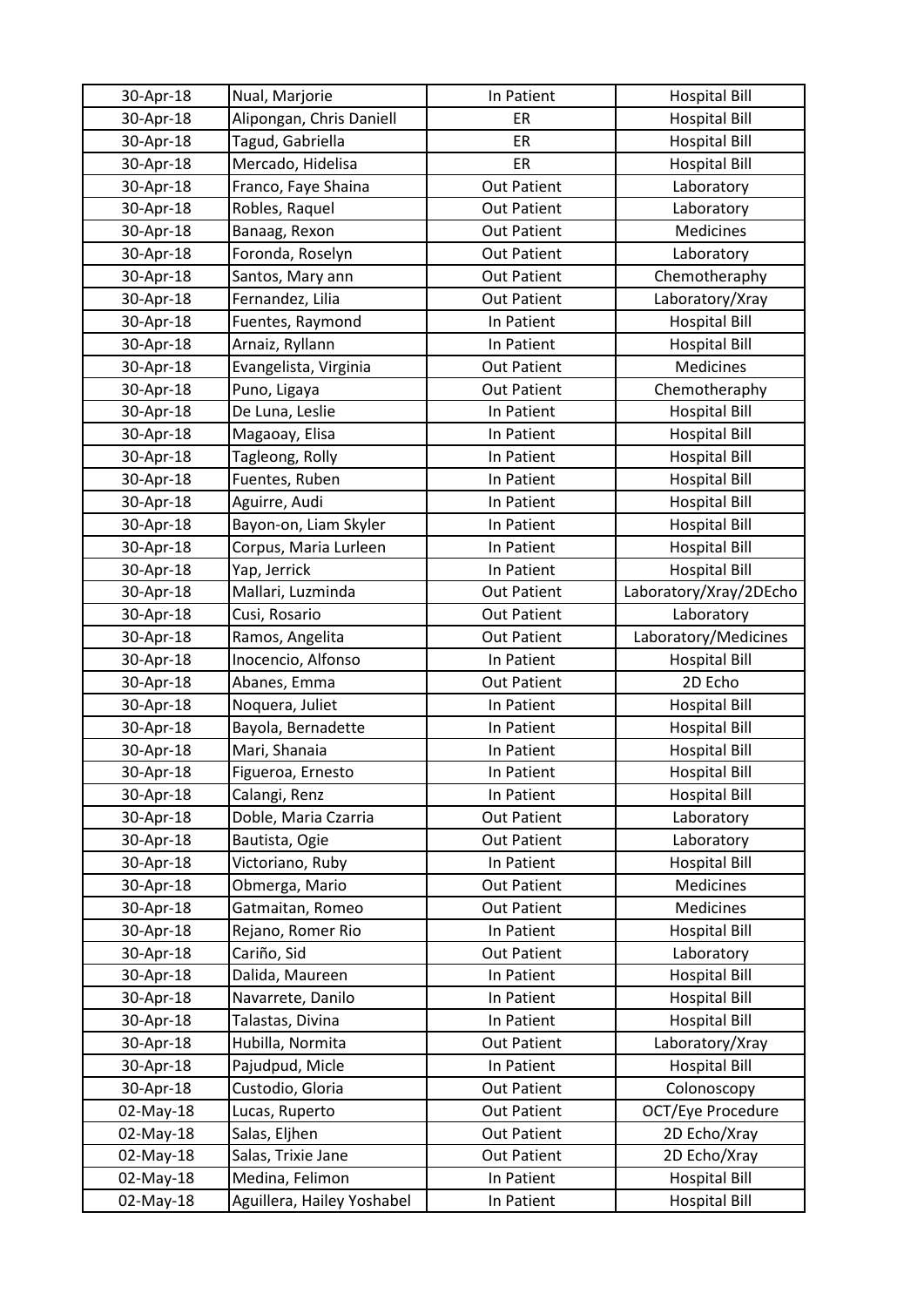| 02-May-18 | Munar, Gina              | In Patient         | <b>Hospital Bill</b>                         |
|-----------|--------------------------|--------------------|----------------------------------------------|
| 02-May-18 | Paraon, Enrico           | In Patient         | <b>Hospital Bill</b>                         |
| 02-May-18 | Sanguyo, Kathleen        | In Patient         | <b>Hospital Bill</b>                         |
| 02-May-18 | Soriano, Chrysler        | In Patient         | <b>Hospital Bill</b>                         |
| 02-May-18 | Columbus, Gaudencio      | In Patient         | <b>Hospital Bill</b>                         |
| 02-May-18 | Caye, Allan              | In Patient         | <b>Hospital Bill</b>                         |
| 02-May-18 | Del Mar, Ana Luz         | In Patient         | <b>Hospital Bill</b>                         |
| 02-May-18 | Abeleda, Ederlene        | <b>Out Patient</b> | Laboratory                                   |
| 02-May-18 | Halili, Lotha            | <b>Out Patient</b> | Laboratory                                   |
| 02-May-18 | Ylagan, Gloria           | <b>Out Patient</b> | Laboratory/ECG/Xray                          |
| 02-May-18 | Francisco, Benita        | <b>Out Patient</b> | Medicines                                    |
| 02-May-18 | Pangilinan, Rhoderick    | <b>Out Patient</b> | Laboratory                                   |
| 02-May-18 | Abalos, MA Teresa        | <b>Out Patient</b> | Medicines                                    |
| 02-May-18 | Baldoza, Alexander       | <b>Out Patient</b> | Medicines                                    |
| 02-May-18 | Tolentin, Juana          | <b>Out Patient</b> | Medicines                                    |
| 02-May-18 | Gonzalo, Demard          | <b>Out Patient</b> | Laboratory                                   |
| 02-May-18 | Esmin, Lucila            | <b>Out Patient</b> | Laboratory                                   |
| 02-May-18 | Dacio, Regelio           | <b>Out Patient</b> | Laboratory                                   |
| 02-May-18 | Ramon, Analyn            | In Patient         | <b>Hospital Bill</b>                         |
| 02-May-18 | Isic, Ethyleah           | In Patient         | <b>Hospital Bill</b>                         |
| 02-May-18 | Jose, Jayne              | In Patient         | <b>Hospital Bill</b>                         |
| 02-May-18 | Aratea, Jimmy            | <b>Out Patient</b> | Medicines                                    |
| 02-May-18 | Pasol, Rosalla           | <b>Out Patient</b> | Medicines                                    |
| 02-May-18 | Pacheco Eddiesa          | In Patient         | <b>Hospital Bill</b>                         |
| 02-May-18 | Ellazo, Devine Jane      | In Patient         | <b>Hospital Bill</b>                         |
| 02-May-18 | Coronado, Bernadeth      | <b>Out Patient</b> | Laboratory/Xray/2Decho                       |
| 02-May-18 | Mendoza, Jaydee          | In Patient         | <b>Hospital Bill</b>                         |
| 02-May-18 | Delos Reyes, antonio     | ER                 | <b>Hospital Bill</b>                         |
| 02-May-18 | Mahinay, Marilyn         | In Patient         | <b>Hospital Bill</b>                         |
| 02-May-18 | Cagoyong, Roxanne Insuya | In Patient         | <b>Hospital Bill</b>                         |
| 02-May-18 | Macaraeg, Lorenzo        | <b>Out Patient</b> | Laboratory/ECG/Xray                          |
| 03-May-18 | Orcino, Eric Jon         | <b>Out Patient</b> | Laboratory                                   |
| 03-May-18 | Holandes Jr, Benjamin    | <b>Out Patient</b> | Laboratory/WAU/2D Echo                       |
| 03-May-18 | Panelo, Ruben            | <b>Out Patient</b> | Laboratory/Xray                              |
| 03-May-18 | Panelo, Ma lourdes       | <b>Out Patient</b> | Laboratory/Xray                              |
| 03-May-18 | Macaraeg, Lorenzo        | <b>Out Patient</b> | OCT/Eye Procedure                            |
| 03-May-18 | Miranda, Lucila          | <b>Out Patient</b> | Laboratory                                   |
| 03-May-18 | Naval, Christopher       | <b>Out Patient</b> | Laboratory                                   |
| 03-May-18 | Balbacal, Luis           | In Patient         | <b>Hospital Bill</b>                         |
| 03-May-18 | Amante, Vilma            | <b>Out Patient</b> | 2Decho                                       |
| 03-May-18 | Batula, Juvy             | <b>Out Patient</b> | Medicines                                    |
| 03-May-18 | Garcia, Marita           | <b>Out Patient</b> | Laboratory                                   |
| 03-May-18 | Asuncion, Jocelyn        | <b>Out Patient</b> | 2Decho                                       |
| 03-May-18 | Zorilla, Francisca       | <b>Out Patient</b> | Laboratory                                   |
| 03-May-18 | Quiñones, Irene          | <b>Out Patient</b> | Laboratory                                   |
| 03-May-18 |                          | In Patient         | <b>Hospital Bill</b>                         |
|           | Linga, Ma Sereneti       |                    |                                              |
| 03-May-18 | David, Abby              | In Patient         | <b>Hospital Bill</b>                         |
| 03-May-18 | Grama, Salvador          | In Patient         | <b>Hospital Bill</b>                         |
| 03-May-18 | Canlas, Erlinda          | In Patient         | <b>Hospital Bill</b><br><b>Hospital Bill</b> |